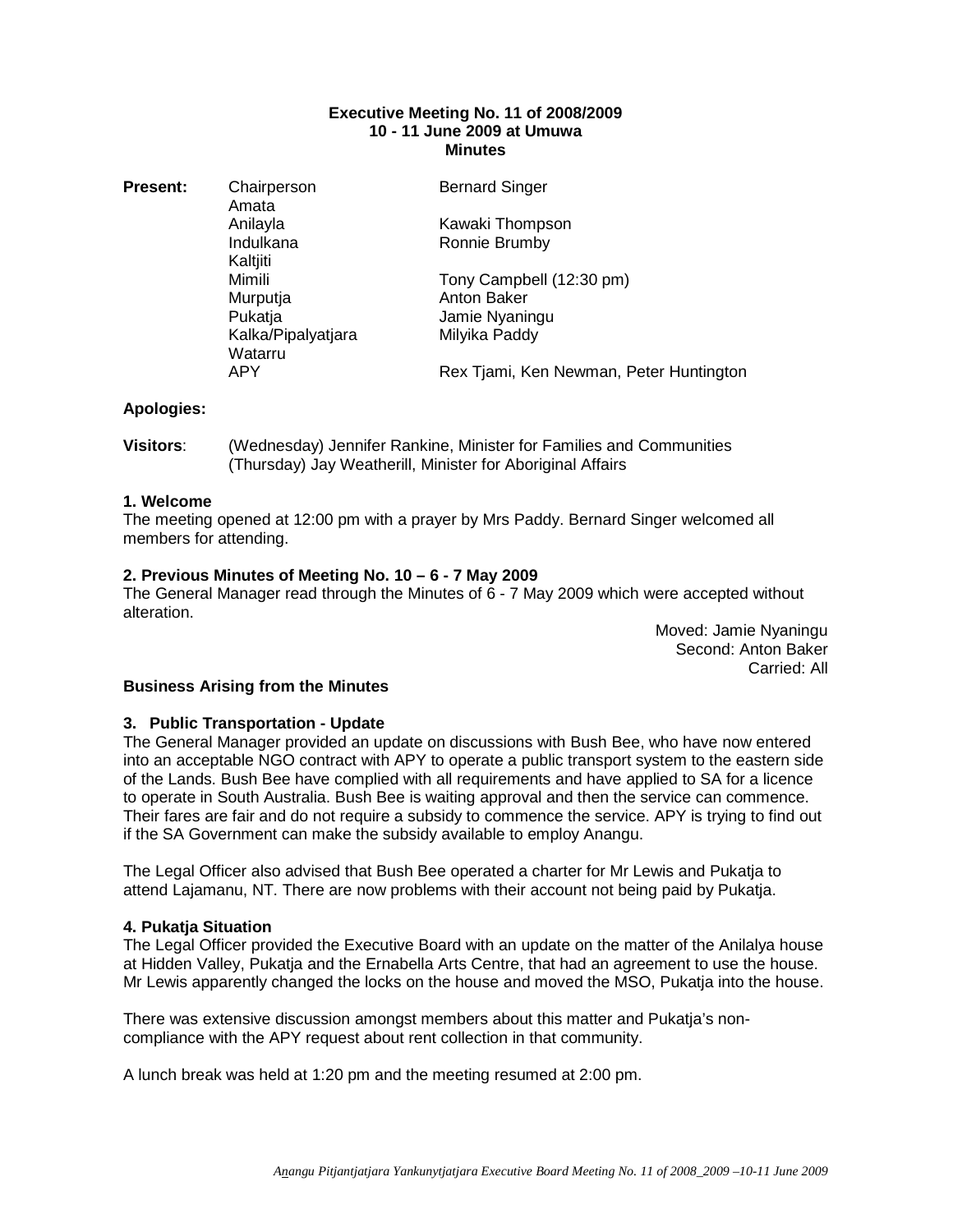#### **5. Legal Report**

Peter Huntington provided a report to all members

## **a. Housing**

APY is awaiting the Minister's response to our request that APY have a seat at the table in the housing tender selection.

It is proposed to proceed with TO consultations regarding the leasing of CHIP houses and planning and TO consultations in relation to the 8 duplexes which DETI wants to build. After the 8 duplex consultations, the Executive Board will have to decide if it is going to proceed with the CHIP and/or duplex leases, given the slow progress on the Anangu social houses.

## **Action: APY pursue outstanding planning approvals and traditional owner consent for the CHIP housing, service yards and facilities, 8 x DETI duplexes (at the cost of the Government parties) and that the Government be notified of this. When the matter is brought back to the Executive Board, there will be consideration of progress in constructing Anangu housing, the MOU and participation in the tender selection process.**

## **b. AW NRM**

The AW NRM Board has not responded to the general advice that the four projects could proceed subject to a financial arrangement being put in place. This matter will be updated at the next meeting.

## **Action: Land Management to determine what has occurred with these projects**

#### **c. AP Services**

Further to Item 4 above, Mr Lewis changed the locks on a house at Pukatja, the subject of an agreement between Anilalya Traditional Owners and the Ernabella Arts Centre so as to evict the ceramics worker and give possession to the AP Services MSO/police put in place a holding agreement where the house was to be vacant however this appears to have been broken.

#### **Resolution**

That APY recover possession of the Pukatja house occupied by the Ernabella Arts Centre and that the permit for the Pukatja MSO not be renewed until possession is restored to the Arts Centre. Moved: Tony Campbell Second: Mrs Paddy Carried: All

#### **Resolution**

That APY proceed to obtain an accounting of rent from Mr Lewis and the Pukatja community. Moved: Kawaki Thompson Second: Ronnie Brumby Carried: All

## **Resolution**

That APY be authorised to take further action in accordance of the resolution of 19 May 2008 should Pukatja not open its books to audit.

> Moved: Jamie Nyaningu Second: Anton Baker Carried: All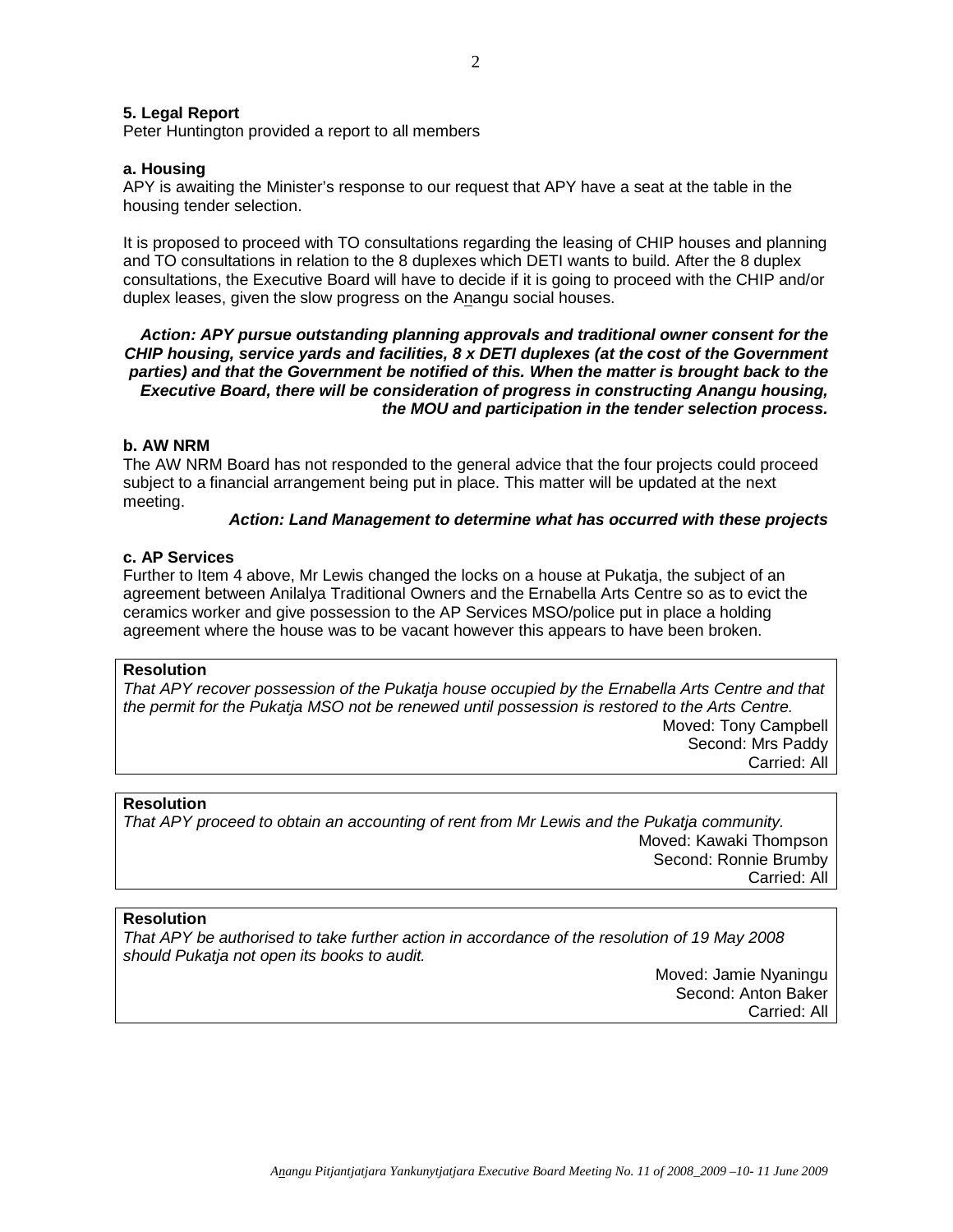## **Resolution**

That in the event a new Pukatja entity is incorporated under the CATSI Act (with governance acceptable to APY) to represent the people of Pukatja, APY give possession of the community buildings presently occupied by Pukatja Community Council to that new entity.

> Moved: Ronnie Brumby Second: Kawaki Thompson Carried: All

## **d. Permits**

To assist housing and other contracting it is proposed that a blanket permit system be put in place for relevant public servants**.** 

## **Resolution**

That a permit be granted (on normal permit conditions) to members of the South Australian Public Service (until the 30<sup>th</sup> of June in the year of issue or the following year, which ever occurs first) where the responsible State Minister or Agency:

- (a) advises APY in writing of the name, job description, purpose of entry and communities required to be visited; and,
- (b) pays the required permit fee.

Moved: Jamie Nyaningu Second: Mrs Paddy Carried: All

## **e. Pepinini** – Defer to next meeting

## **f. General Manager and Director Contracts**

## **Resolution**

That the employment contracts for the General Manager and Director be varied to include an annual CPI review commencing on the expiration of 12 months from the date of each renewed contract.

> Moved: Jamie Nyaningu Second: Mrs Paddy Carried: All

## **g. Ahava Petroleum Exploration Agreement**

Peter Huntington gave an update on this matter, including approval for the compensation package as discussed.

## **Resolution**

That APY approve that the Ahava compensation package be varied so as to provide a 1% royalty from Ahava on  $0 - 5000$  barrels of oil per day.

> Moved: Tony Campbell Second: Mrs Paddy Carried: All

## **h. Visitors to APY Executive Board**

Peter Huntington suggested that with the number of visitors wishing to attend an Executive Board meeting, a protocol should be adopted where visitors have to provide an abstract at least 3 working days prior to the meeting.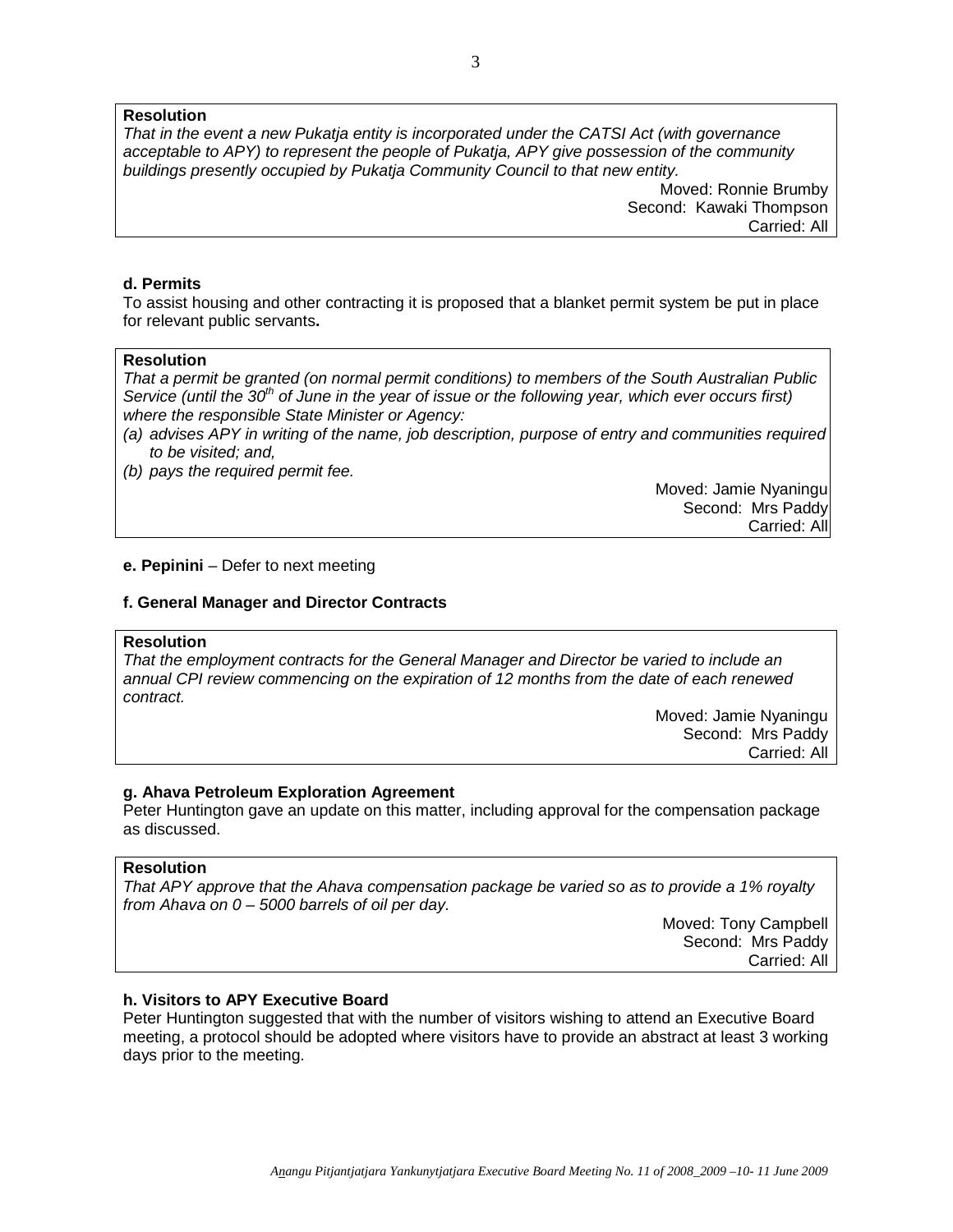## **Resolution**

That visitors wishing to brief or discuss matters with the Executive Board will provide an abstract and supporting documentation to APY no less than 3 business days prior to the Executive Board meeting, otherwise they may be removed from the agenda at the Chairperson's discretion.

Moved: Jamie Nyaningu Second: Anton Baker Carried: All

## **6. Mr Fraser**

## **a. Lease of Pukatja Garage**

Mr Fraser tabled a letter asking APY to seek traditional owner approval for him to lease the Pukatja garage.

## **b. AP Service Assets**

Mr Fraser expressed concern that without knowing the future of AP Services, he is worried about what may happen to the plant and equipment. He wants to make sure the graders, etc. remain on the APY Lands.

## **7. Land Management Matters**

Rodney Edwards presented a report to the Executive Board.

## **a. Working on Country Ranger Program**

A new draft contract has been sent through from WOC for the project to continue through to 2013. However some of the modifications that were discussed last Executive Board meeting were omitted by Canberra, so they are now writing another draft contract to send through.

Works have been continuing with the Sandy Bore and Walalkara Rangers, including training and use in the Cybertracker program and the installation of a shed tank 40km SE of Sandy Bore Homeland.

## **b. AW NRM Board Projects**

Despite APY's resolution at last month's Executive meeting, APYLM has been told by the Dodd Family that the Sandy Bore Kuka Kanyini project has begun. Workers are being paid and a vehicle, presumably funded by AW is being sourced for Sandy Bore. In addition, Sandy Bore and Walalkara are travelling to Port Augusta for training funded by AW NRM.

There has been no official notification in regards to the status of these projects.

APY has been contacted by GHD and ACHM who has been funded by AW to implement the AW NRM region Future Water Management and Allocation Planning Project.

GHD and ACHM would like guidance on how to best proceed with the project as they are aware of the continuing issues between APY and AW NRM. They would like to visit Umuwa to meet with APY Executive and/or key staff to discuss the project and if not would appreciate some feedback to incorporate into their report on the project.

**Action: Invite them to Umuwa to meet with Administration and LM with project documents.** 

## **c. IPA Planning**

Planning meetings have been undertaken at Pipalyatjara. A further meeting to clarify a list of Traditional Owners for Kalka/Pipalyatjara area is being organised with ACHM anthropologists to be held later this month.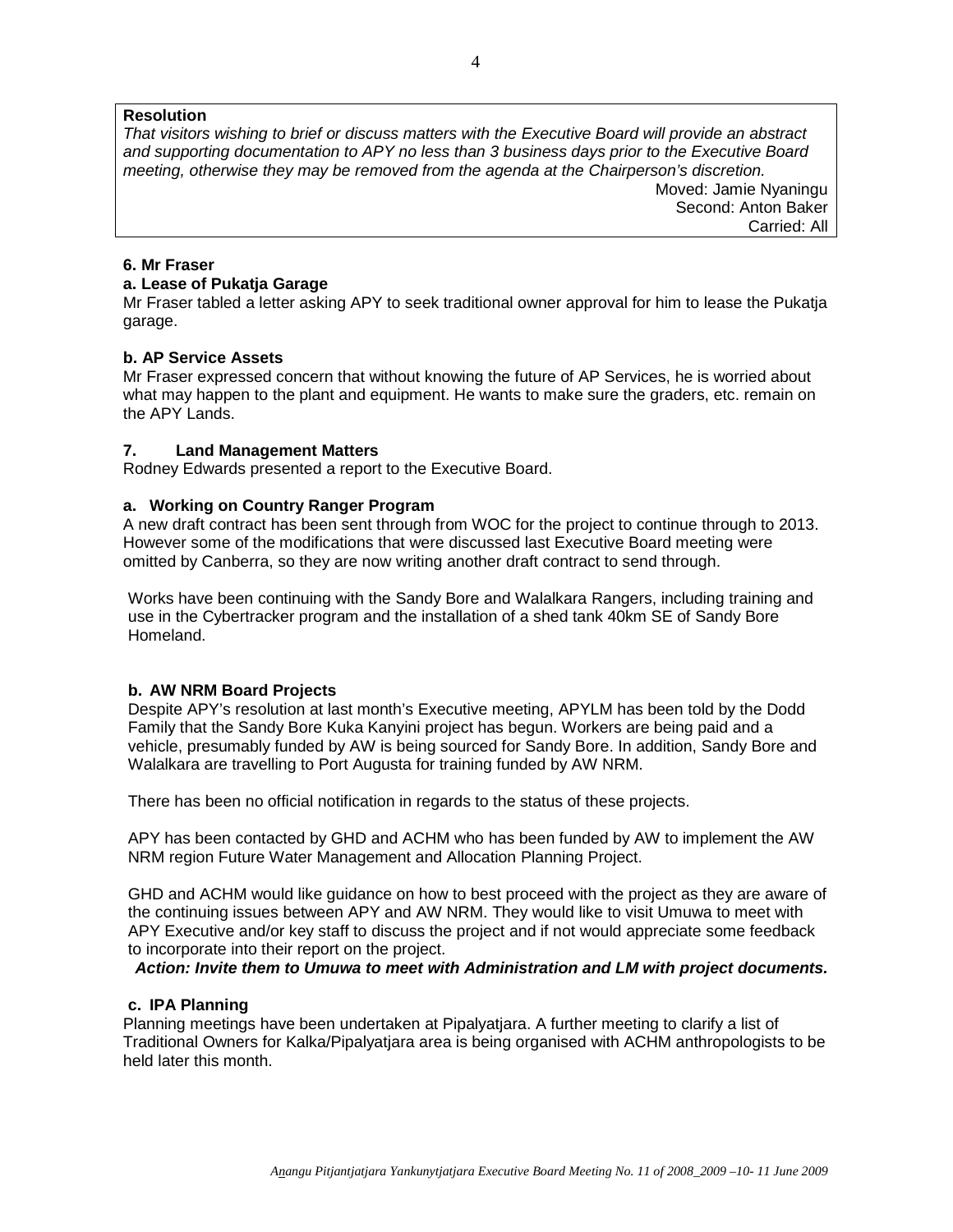A draft fire plan has been received from the Fire consultants. It is available for anyone to read and comment on. Trial burning was planned for last week at Angatja but had to be cancelled due to rain. Due to the large areas of spinifex around the hills at Angatja and the presence of significant amounts of unburnt vegetation, this area should be a focus of intensive fire management. Trial burning will be undertaken in the Eastern Musgrave Ranges over the next two weeks. Recommendations from Anangu will be incorporated into the plan. The plan will guide burning activities next year if funding applications are successful.

# **e. Warru Recovery Project**

Three iti Warru have now been born at Monarto Zoo. It is not known whether these young will form part of the breeding program or return to the APY lands. We would not commence introduction until approximately 30 young are available for release and they would probably need to be 6-12months old. However, with help from SA DEH and Monarto Zoo we are trying to source funds for the reintroduction program which would include the installation of a training fence.

Helicopter surveys were carried out last week over the central Musgrave Ranges and this week near Amata. New scats were found in the hills near Ngarutjara which would mean an extension of the known population.

# **f. Cybertracker Workshop**

The Threatened Species Officer and two Threatened Species Malpas attended the Cybertracker workshop in Alice Springs. Support staff and Indigenous Rangers from across Central Australia attended the workshop. Outcomes of the meeting include:

- Recognition that Central Australian Indigenous Land Management groups need more training for rangers in the use of Cybertracker;
- Recognition that Central Australian Indigenous Land Management groups need more training for support staff in the development and maintenance of Cybertracker units/sequences, particularly when there are staff turnovers;
- The workshop proposed a Central Australian Coordination Centre to provide this support and training to all groups. Support/training may not be limited to Cybertracker. A document is being drafted regarding the form of this coordination centre but it is likely that it will be managed through a board represented by Central Australian IPA/Land Management staff (Indigenous and non-Indigenous); and,
- Agreement between APY, CLC, Kanyirninpa Jukurrpa (Martu) and Ngaanyatjarra to work with ecological consultants, Joe Benshemesh and Rick Southgate, to produce a medium-sized animal tracking sequence. This will be used to collect presence/absence information on medium-sized animals and will produce better data on the status of medium-sized animals in the sandy regions of Australia than is currently able to be collected. It will also enable us to assist Senior Indigenous people to train younger users in tracking identification and techniques and enable those skills to be retained.

## **8. PYEC – Trade Training Centre**

Martyn Burne and Makinti Minutjukur of PYEC attended and reported on a plan for a training centre at Umuwa. There is money available for trade training centres. There are schools on the Lands, Wiltja in Adelaide and other schools. But, there is a need for other options for kids who don't go on to complete Year 12. PYEC has made a submission to the federal Government for a trades training centre on the APY Lands at Umuwa. It would be for students Monday – Friday and students would go home on weekends. There would be a need for staff at the facility as well as a teacher and AEW to accompany either boys or girls at separate times. Umuwa is considered the place as it has many organisations based at Umuwa which could provide employment and training opportunities. PYEC will write to the Executive Board and ask for a letter of support.

**Action: Executive Board approves letter to support the submission**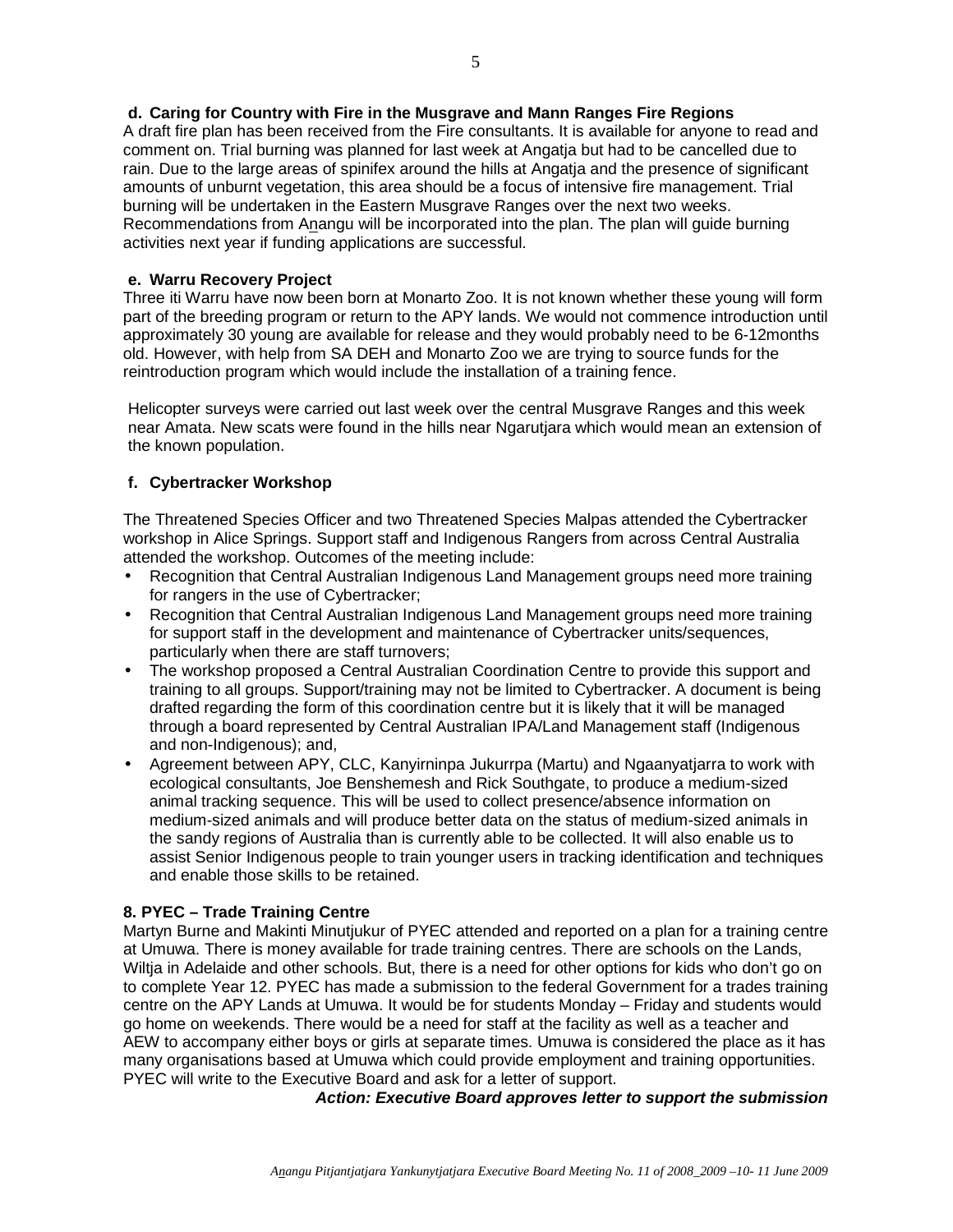The meeting ended at 5:10 pm which was followed by an early evening bbq with the SA Minister for Housing, Jennifer Rankine and her staff.

Day 2 – 11 June 2009

Present: Seven members as per Day 1.

The meeting opened at 10:35 am.

#### 9. Anthropology Report

The General Manager read through the anthropology report as prepared for Executive Board members.

## **A. Land Management**

#### A.1 Indigenous Protection Area, Consultation Meeting (follow-up), Mimili

On Tuesday 28<sup>th</sup> April 2009 Traditional Owners for the country near Mimili that has been proposed for an IPA met with APY Land Management staff Sam Matthews and Frank Young and APY Anthropologists Andrew Morley and Leda Sivak. Traditional Owners present at the meeting approved the use of land for an Indigenous Protection Area (IPA) and will be involved in developing a more detailed plan for the IPA in the coming months. A report is attached.

#### A.2 Indigenous Protection Area, Consultation Meeting, Amata

On Wednesday  $29<sup>th</sup>$  April 2009 Traditional Owners for the country near Amata that has been proposed for an IPA met with APY Land Management staff Sam Matthews and Frank Young and APY Anthropologists Andrew Morley and Leda Sivak. Traditional Owners who were present at the meeting defined the boundaries of the IPA and approved the use of land for an Indigenous Protection Area (IPA). Traditional Owners will be involved in developing a detailed plan for the IPA in the coming months. A report is attached.

#### A.3 DEH Aerial Warru Survey, Musgrave Ranges, Consultation Meetings, Pukatja, Amata

Department for Environment and Heritage (DEH) staff member Amber Clarke came to Umuwa, Amata and Pukatja on Friday  $24<sup>th</sup>$  and Saturday  $25<sup>th</sup>$  of April 2009 to consult with Traditional Owners for the Musgrave Ranges area regarding an Aerial survey of Warru. APY Anthropologists Andrew Morley and Leda Sivak conducted further consultation with Traditional Owners for the Musgrave Ranges at Ngarutjara on Monday 26<sup>th</sup> April, Amata on Wednesday 29<sup>th</sup> April and Pukatja on Thursday 30<sup>th</sup> April. A report is attached.

## **Resolution**

The APY Executive Board, based on consultations with the appropriate Traditional Owners and advice from APY Anthropologists, approves aerial surveys and ground surveys for the Warru Recovery Project, to begin in June 2009.

> Moved: Anton Baker Second: Jamie Nyaningu Carried: All

## **B. Planning and Development**

B.1 Desktop Clearances

Desktop clearance for Bungala Aboriginal Corporation Shade Sail and plants, Watinuma (27/06/2009)

## **C. Petroleum Exploration**

C.1 Work Program Clearance re: AHAVA Energy seismic program, PELA 138 -

On Tuesday 5<sup>th</sup> May and Wednesday 6<sup>th</sup> May 2009, Traditional Owners for AHAVA Energy PELA 138 met with APY Anthropologists Nadia Butler and Jim Birckhead and Archaeologist Steven Damhuis, and Mining Tenement Officer Gary McWilliams to conduct a Work Program Clearance of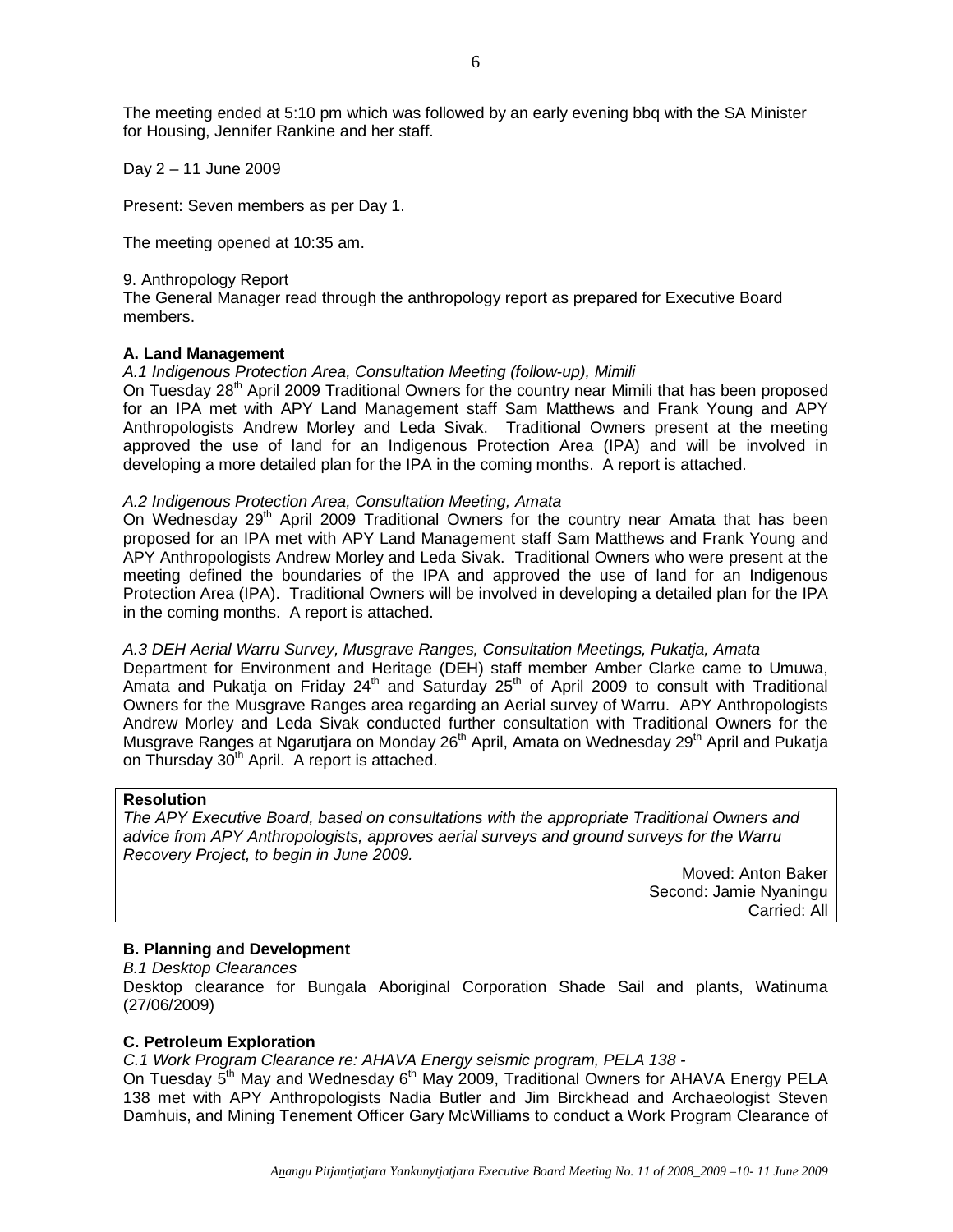the initial seismic program of AHAVA Petroleum Exploration Licence Application 138. A report has been prepared.

After receiving this report, AHAVA requested that they be allowed to detour their seismic lines around exclusion zones. The relevant correspondence and a revised map including an acceptable detour have been forwarded to APY.

As part of the report, a recommendation was made to AHAVA that a more thorough archaeological investigation be carried out within the survey area. This is because the survey did not allow enough time for a complete archaeological survey, and traditional owners present on the survey stated that they know there are widespread archaeological artefacts throughout the area. A more thorough survey would aim to ensure that no archaeological sites are damaged during seismic testing and that AHAVA do not breach Section 23 of the SA Aboriginal Heritage Act 1988. It is proposed that one archaeologist, the APY Mining Tenement Officer (if available) and one or two traditional owners drive along the seismic lines slowly, stop to investigate areas of archaeological interest by foot, and record anything of archaeological significance.

If a further archaeological survey does not take place, we recommend that Anangu monitors should be employed to accompany the AHAVA personnel during seismic work, so that they can assist AHAVA in avoiding important tjukurpa and archaeological sites. One or two monitors elected by the traditional owners of the area would travel with AHAVA staff and advise them on where they can drive their trucks and conduct seismic work. They would be paid the usual daily rate for this work.

## **Resolution**

The APY Executive Board, based on advice from APY Anthropologists and Archaeologists, considers that Anangu monitors should be employed to accompany AHAVA Energy personnel during seismic work within PELA 138, and advise them on where they are permitted to drive trucks and conduct work in order to avoid a breach to Section 23 of the SA Aboriginal Heritage Act 1988. Moved: Bernard Singer Second: Anton Baker

Carried: All

10. Planning and Development Matters

**a. Kalka -** PA09-003 - Bungala Shade Sail structure at Kalka Community - **approved**

**b. Pukatja** - PA008-004 - Pukatja Church upgrade by the Uniting Church - **approved**

**c. Umuwa** - PA09-016 – APY - Umuwa Community Recreation Shed - **approved**

**d. Watinuma** - PA09-015 – Watinuma Shade Sail Structure - **approved**

**e. Government duplexes** – dealt with in 5a above – **advise DETI**

**f. Mimili - Temporary Housing for Anangu** – **community meetings required**

There was significant and extensive discussion about the proposed Government duplexes. Those developments cannot occur without proper planning consultations and traditional owner consultations as detailed in 5a above.

#### **11. Correspondence In/Out In**

| .        |                              |                                    |
|----------|------------------------------|------------------------------------|
| 05/05/09 | Minister Weatherill's office | AW NRM                             |
| 12/05/09 | Chris Darby                  | <b>Stores Lease</b>                |
| 13/05/09 | DPC-AARD                     | Mullighan Report meetings          |
| 14/05/09 | Attorney General's Dep't     | <b>Australian Crime Commission</b> |
| 14/05/09 | Minister Holloway's office   | Development MOU                    |
| 14/05/09 | Jay Weatherill               | TKP                                |
| 15/05/09 | Salisbury Council            | <b>Planning Functions</b>          |
| 19/05/09 | Minister Holloway's office   | Development and Planning           |
|          |                              |                                    |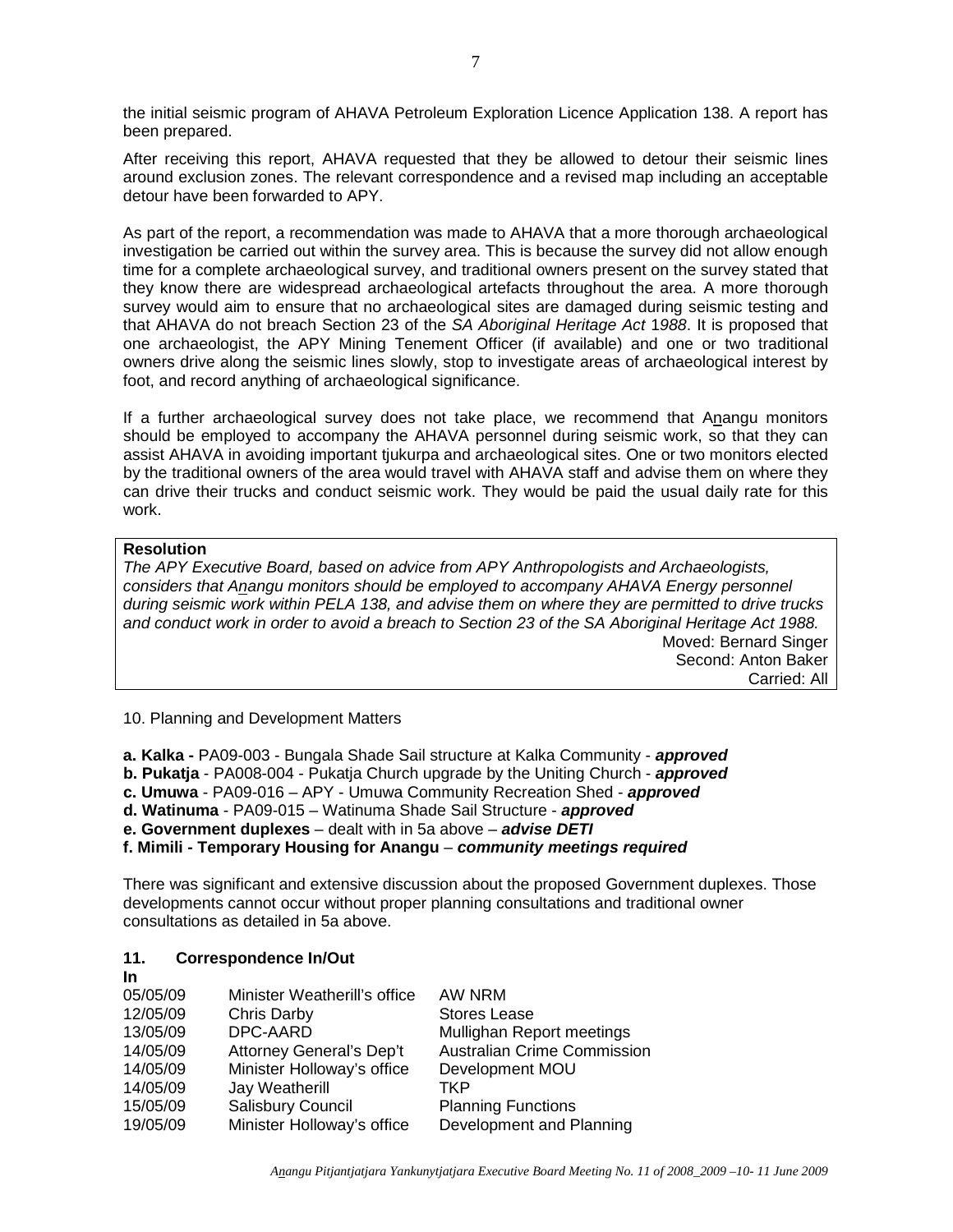| 19/05/09 | <b>Housing SA</b>           | Permit application for David Caspar |
|----------|-----------------------------|-------------------------------------|
| 21/05/09 | <b>Black White Cockatoo</b> | Filming a documentary               |
| 26/05/09 | GHD                         | AW NRM Water Management             |
| 01/06/09 | <b>FaHCSIA</b>              | AACAP Pukatja Funding               |
| 4/6/09   | <b>Minister Weatherill</b>  | <b>Budget approval</b>              |
| Out      |                             |                                     |
| 11/05/09 | GM, AW NRM                  | Minutes of APY Meetings             |
| 11/05/09 | GM, AW NRM                  | Four Project Proposals              |
| 11/05/09 | <b>Minister Weatherill</b>  | AW NRM MOU                          |
| 15/05/00 | Evec Director Housing       | Housing on the ADV Lands            |

| .        |                            |                                         |
|----------|----------------------------|-----------------------------------------|
| 15/05/09 | Exec Director, Housing     | Housing on the APY Lands                |
| 15/05/09 | Don Dunstan Foundation     | Challenge of Change on the APY Lands    |
| 15/05/09 | <b>Minister Holloway</b>   | MOU with APY in relation to Development |
| 15/05/09 | Minister Holloway          | Development and Planning Funding        |
| 18/05/09 | <b>Minister Weatherill</b> | Stores By-law                           |
| 20/05/09 | Stephan Duncan             | Invite to Executive Board meeting       |
| 04/06/09 | Leonie Cameron             | Housing at Hidden Valley, Pukatja       |
|          |                            |                                         |

## **12. Permit Applications**

a. D Caspar – **granted to attend the next Executive Board meeting to discuss his role**

b. D Armstrong – **approved**

c. R Gosford – **not approved**

There was a lunch break at 1 pm.

## **13. Special General Meeting**

The members were reminded there is a two (2) day Special General Meeting to be held on Wednesday/Thursday 17-18 June 2009 at Umuwa.

## **14. Date of Next Executive Board Meeting**

The next Executive Board meeting will be on Wednesday 5 August 2009 at Umuwa.

## **15. Governance Training**

The General Manager reported that governance training needs to be on-going for Executive Board members. New members, like Mrs Paddy, need to commence governance training within 3 months of being elected.

The slideshow for members was shown to all members with each slide opening up discussion on the topic. Rex Tjami, Director provided clarification on any questions. Kawaki Thompson read through the Pitjantjatjara text to the slides.

The Executive Board recessed during the visit by Minister Jay Weatherill who arrived at 3:00 pm.

#### **16. Minister Weatherill visit**

Bernard Singer welcomed the Minister and his party to Umuwa to meet with the Executive Board. He introduced each Executive Board member and staff member.

The Minister said he wanted to talk about a few things, including the positives that have been happening.

Bernard Singer said he would like the Principal Legal Officer to go through the agenda for the SGM next week. This was done. A comment in permits was deferred to the Minister's agenda.

The Minister also had the following matters on his agenda.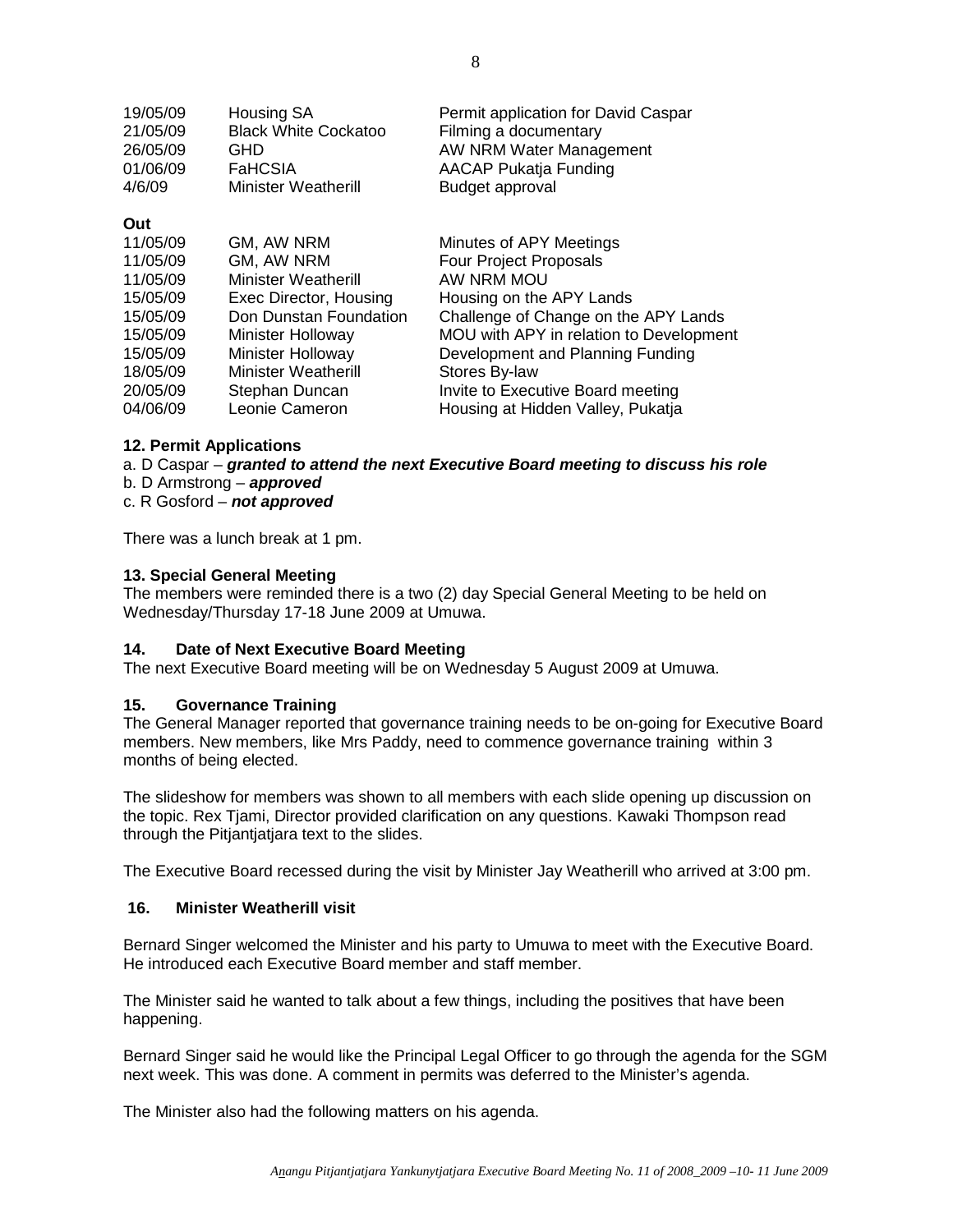- APY Budget Approval noted and approved
- Aboriginal Affairs Global Budget does not reflect a cut in the APY budget, but is related to capital items
- AW NRM and Caring for Country projects The Minister said that he accepted that APY incurred a cost in complying with the proposed MOU and so the AW NRM Board would provide a staff member on secondment to assist in compliance work. He said that the four projects not being approved made him look bad and asked if they could be approved. APY had delegated approval to the General Manager who was awaiting a response from the AW NRM Board to a letter regarding the projects, following disclosure of the financial information for the first time. APY would seek information from the AW NRM Board as to what was proposed in relation to the secondment proposed by the Minister.
- Leases for Staff Housing APY advised the Minister that Executive had resolved that APY can progress community and Traditional owner consultations on a cost recovery basis. Any tenure will be subject to those consultations and development approval. The Minister asked if he could put buildings on the ground to avoid storage costs of \$2000 per week. The Minister was advised yes subject to development approval but at his risk as to tenure.
- Mintabie amendments are supported by the Minister
- Community Stores The Minister advised the Commonwealth want a national approach to stores. Crown Law has advised him that parts of the proposed by-law are unlawful. The State will not support the by-law.
- Permit arrangements The Principal Legal Officer advised of the Executive's resolution to grant blanket permits as a first step pending discussion of that resolution at the forthcoming Special General Meeting and discussion also at that meeting of a further resolution for blanket permits for government contractors. The Minister said he wanted something to cover all persons who were working for the benefit of Anangu. The Principal Legal Officer advised the Executive was open to change and considering further more substantial changes but it was a step by step process. The Minister then became very angry. He said he had defended the permit system in the past but would change it now because it had been abused. He went on to accuse the General Manager and Lawyer of:
	- o Abusing the permit system by blocking a visit by Mrs Macklin and himself in mid 2008;
	- o Stopping us getting in and making a difference;
	- o Delaying new housing by suggesting tenure including step-in rights and otherwise;
	- o Putting too many clauses in the housing ground lease; and,
	- o Giving law tutorials.

The Principal Legal Officer indicated that neither of the Ministers or any person assisting them required a permit and that APY did not block their visit. APY had done nothing to block government access and that unlike other aboriginal groups Anangu had for some time been desperate for change and had done many things to fight corruption and open the lands up. Anangu gave full management of all housing to the State in late-2007 without being asked to do so and in addition to offering leases over CHIP houses and other assets not asked for. Step-in rights were suggested by the Attorney General's Solicitors for the PY Ku centres and that it was a way of giving immediate secure tenure in the absence of development application and subdivision.

The Minister continued his attack and said he was going to name the General Manager and Principal Legal Officer in Parliament and that there were many examples of abuse of the permit system. When asked, the Minister refused to provide details. The Minister said that "we" had a good relationship with the General Manager until the lawyer came along. The Principal Legal Officer said that he would be happy to accept an unreserved apology that afternoon as an end of the matter. The Minister refused and said "Go your hardest. We all know you are a good lawyer, Peter."

- APY Regional Authority The Minister said he proposed that Chairpersons of communities be the Councillors in a new Regional Authority for the Lands.
- AHAVA Letter of comfort—The Principal Legal Officer asked if the Minister had brought the letter of comfort about the Ahava matter as APY could not progress the land access agreement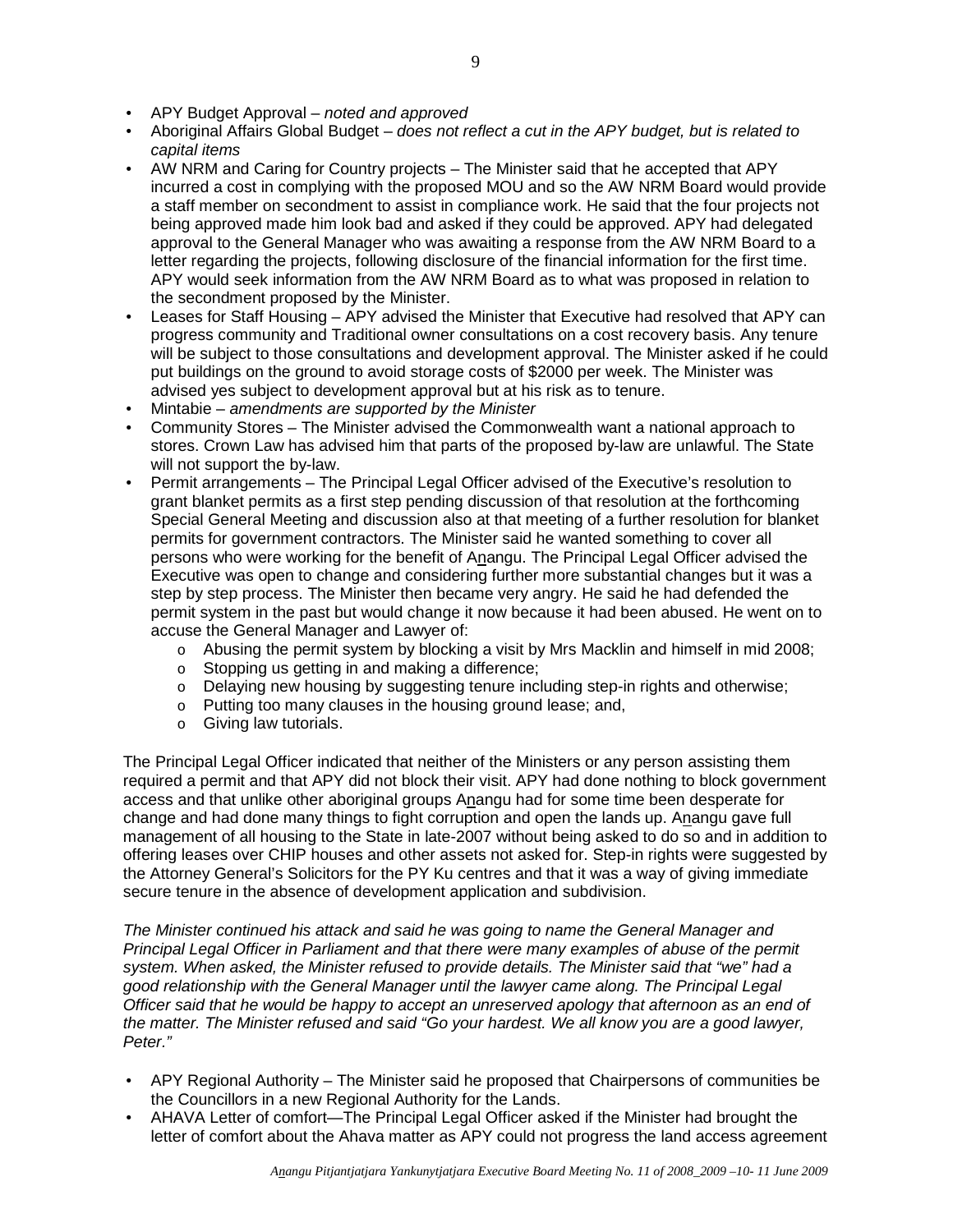without this. The Minister said that he had not brought the letter and was not in a position to discuss the matter.

Bernard Singer said it was most unfortunate the Minister behaved in such a disrespectful way about APY senior staff in front of Executive Board members.

The Minister's party left at 4:55 pm.

The Executive Board re-convened to discuss the Minister's comments in relation to permits. The Minister disparaged the General Manager and Principal Legal Officer in front of the Executive Board in an attempt to discredit these two APY employees. This was condemned by the executive members some of which were visibly affected by what had happened.

Executive Board members were concerned the Minister was only happy if the Executive Board approved everything the Government wanted.

Discussions continued between Executive Board members.

The meeting ended at 5:30 pm with a closing prayer by Kawaki Thompson.

Minutes by Ken Newman